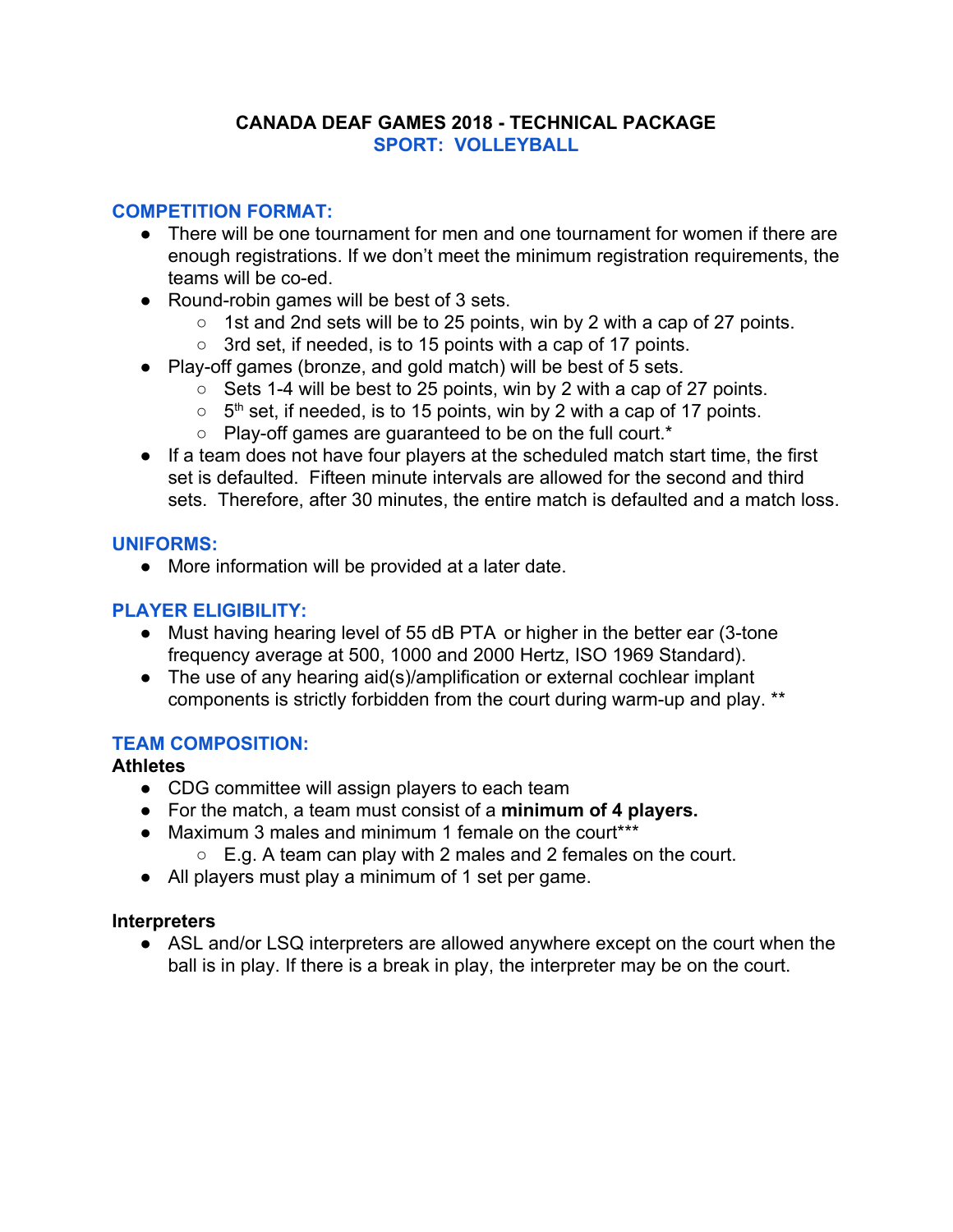### **COMPETITION RULES:**

Canada Volleyball rules will be followed with the exception of the rules below. Red font is for rules changed by the CDG 2018 committee.

[http://www.volleyball.ca/uploads/Development/Referee/Rules/Rulebook\\_Files/J1836\\_En](http://www.volleyball.ca/uploads/Development/Referee/Rules/Rulebook_Files/J1836_English_HR.pdf) [glish\\_HR.pdf](http://www.volleyball.ca/uploads/Development/Referee/Rules/Rulebook_Files/J1836_English_HR.pdf)

- Coed net height of 2.24m and 'Reverse Coed' rules will be used.
- 13.1.1 All actions which direct the ball towards the opponents, with the exception of service and block, are considered as attack hits.
- 13.1.2 During an attack hit, tipping is permitted only if the ball is cleanly hit, and not caught or thrown.
	- $\Omega$
- 13.2.3 A male player may also complete an attack hit from the front zone, if at the moment of the contact a part of the ball is lower than the top of the net.
	- This means the ball must go "up" before being passed over to the opponent's court.
	- An attack can be tipping, setting, spiking, backward sets, etc.
- Male players may not block female players' hits at the net.
- Blocks at the net must not direct the ball. Hands must be vertical.
- If a female player is injured, play may continue with 3 men only.
- Prior to each match, teams will have a minimum period of 15 minutes for warm up. The court will be shared for both serving and hitting warm-ups.
- If the surrounding area of the court is limited, the player is allowed one step over the line to serve the ball.

# **LIMITATION OF SUBSTITUTIONS:**

● Each team will be allowed up to 4 substitutions per set.

### **REFEREES:**

All referees shall be certified with the Manitoba Volleyball Officials Association (MVOA) and Volleyball Manitoba. CDG through the MVOA will assign one referee for each game.

### **EQUIPMENT:**

The official ball for the competition, and warm-up balls will be provided by CDG.

### **TIE BREAKING FORMAT:**

As per Volleyball Canada Rule Book in effect at the time of the games.

### **MEDALS:**

| $1st$ place team | 5 gold medals   |
|------------------|-----------------|
| $2nd$ place team | 5 silver medals |
| $3rd$ place team | 5 bronze medals |